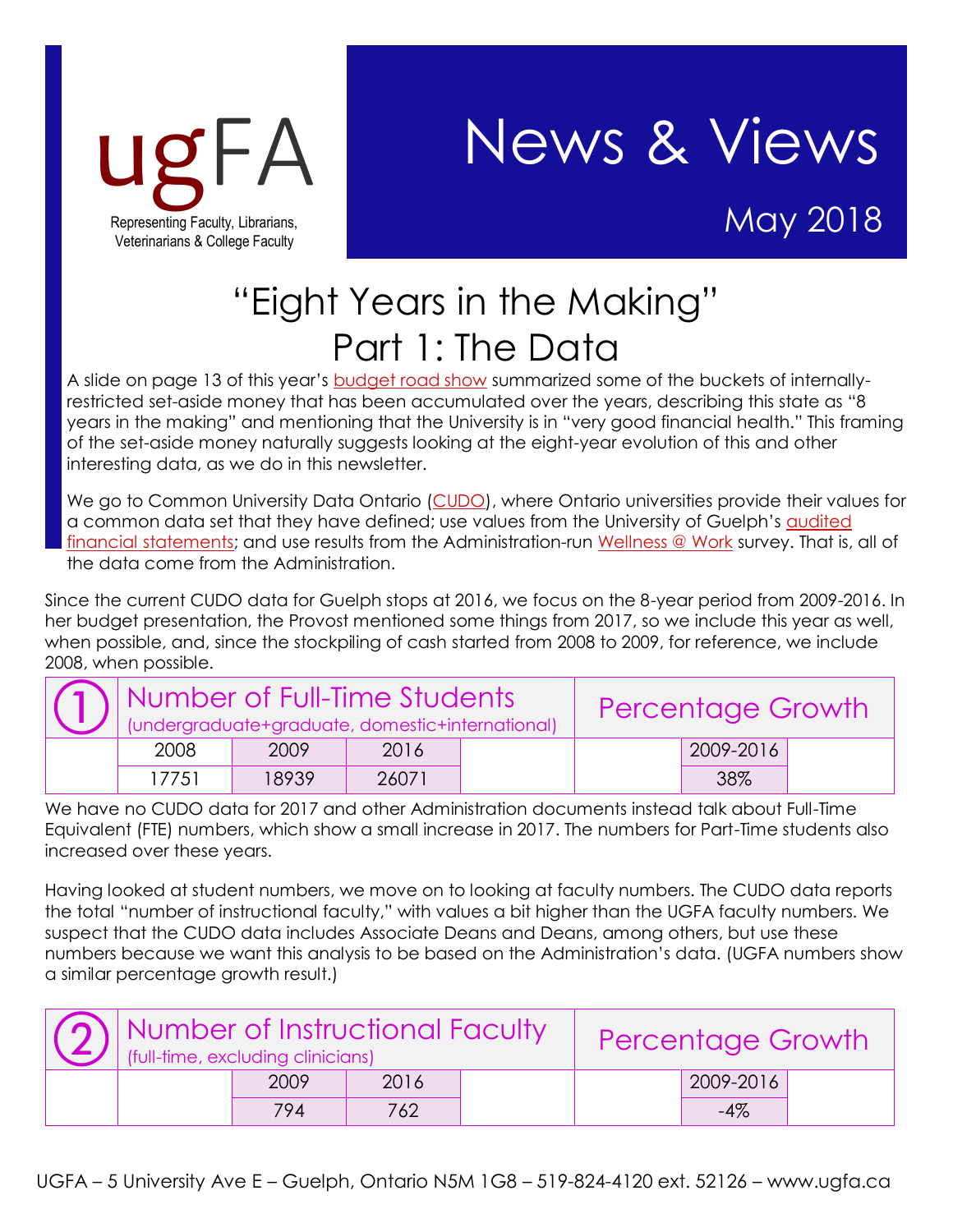We have no CUDO data from 2008 or 2017. The Provost mentioned in her slides that faculty complement grew by 3% in 2017; trusting this information suggests that the faculty complement is just under the 2009 level. Keep in mind that the actual faculty members change from year to year as people retire and new people are hired, a situation which generally leaves the University financially ahead due to the salary difference between a retiring senior professor and a starting junior professor.

The last of the 8-year "accomplishments" we consider is the Internally-Restricted money. Keep in mind that this cash is "restricted" in name only because the Administration says so: in general, there are no transfer plans, payment plans, or contribution plans for this money, and it can be moved between buckets or spent on other things. This money began its journey at the University in the Operating Fund, intended to be spent on the missions of the University, before it was reclassified by the Administration as being internally-restricted.

| 30 Internally-Restricted money<br>(3) Cl   (once labelled "contingency," now reserves) |                       |                                        |                   |  | <b>Percentage Growth</b> |                       |                       |
|----------------------------------------------------------------------------------------|-----------------------|----------------------------------------|-------------------|--|--------------------------|-----------------------|-----------------------|
| 04.30.07/<br>05.01.07                                                                  | 04.30.08/<br>05.01.08 | $\vert$ 04.30.16/ 04.30.17<br>05.01.16 |                   |  | 05.01.08-<br>04.30.16    | 05.01.07-<br>04.30.16 | 05.01.07-<br>04.30.17 |
| \$25M                                                                                  | \$34M                 | \$262M                                 | $^{\circ}$ \$320M |  | 671%                     | 948%                  | 1180%                 |

The dollar values and percentage growth seem incredible, but the following additional calculation is even more shocking.

| 30 Internally-Restricted \$ Growth per Business Day |                          |                          |  |  |  |  |
|-----------------------------------------------------|--------------------------|--------------------------|--|--|--|--|
| May 1 2008-April 30 2016                            | May 1 2008-April 30 2017 | May 1 2007-April 30 2017 |  |  |  |  |
| \$118K                                              | \$109K                   | \$122K                   |  |  |  |  |

Yes, **ONE DAY** of growth in Internally-Restricted money over any of the windows (8 years, 9 years, or 10 years) could cover **ONE YEAR** of a junior faculty member's salary (and a good share of the member's pension contributions and benefits).

Instead of doing any significant hiring, the Administration decided to let faculty numbers dip and then rise back to just below the 2009 level. During the same period, student numbers grew dramatically and set-aside money grew at an unbelievable rate and now sits at a gigantic amount. To what landing point can this possibility lead? We consider the results from the Wellness @ Work survey. The consultants who presented the Wellness @ Work survey results highlighted that the key alarms for faculty are workload and trust in the academic leadership. Given the CUDO data of items  $\overline{r}$  and  $\overline{a}$ , we suggest it isn't surprising to see those survey results, as well as the work-life balance result.

|  | Wellness @ Work Survey Results<br>(Academic Staff results. Red means low, Yellow means average, Green means good.) |  |     |            |     |  |  |
|--|--------------------------------------------------------------------------------------------------------------------|--|-----|------------|-----|--|--|
|  | Workload                                                                                                           |  | 55% | 37%        | 8%  |  |  |
|  | Leadership                                                                                                         |  | 52% | <b>38%</b> | 10% |  |  |
|  | Organizational<br>Culture                                                                                          |  | 55% | 38%        | 7%  |  |  |
|  | Work-Life<br><b>Balance</b>                                                                                        |  | 57% | 35%        | 8%  |  |  |
|  | Engagement                                                                                                         |  | 29% | 69%        |     |  |  |